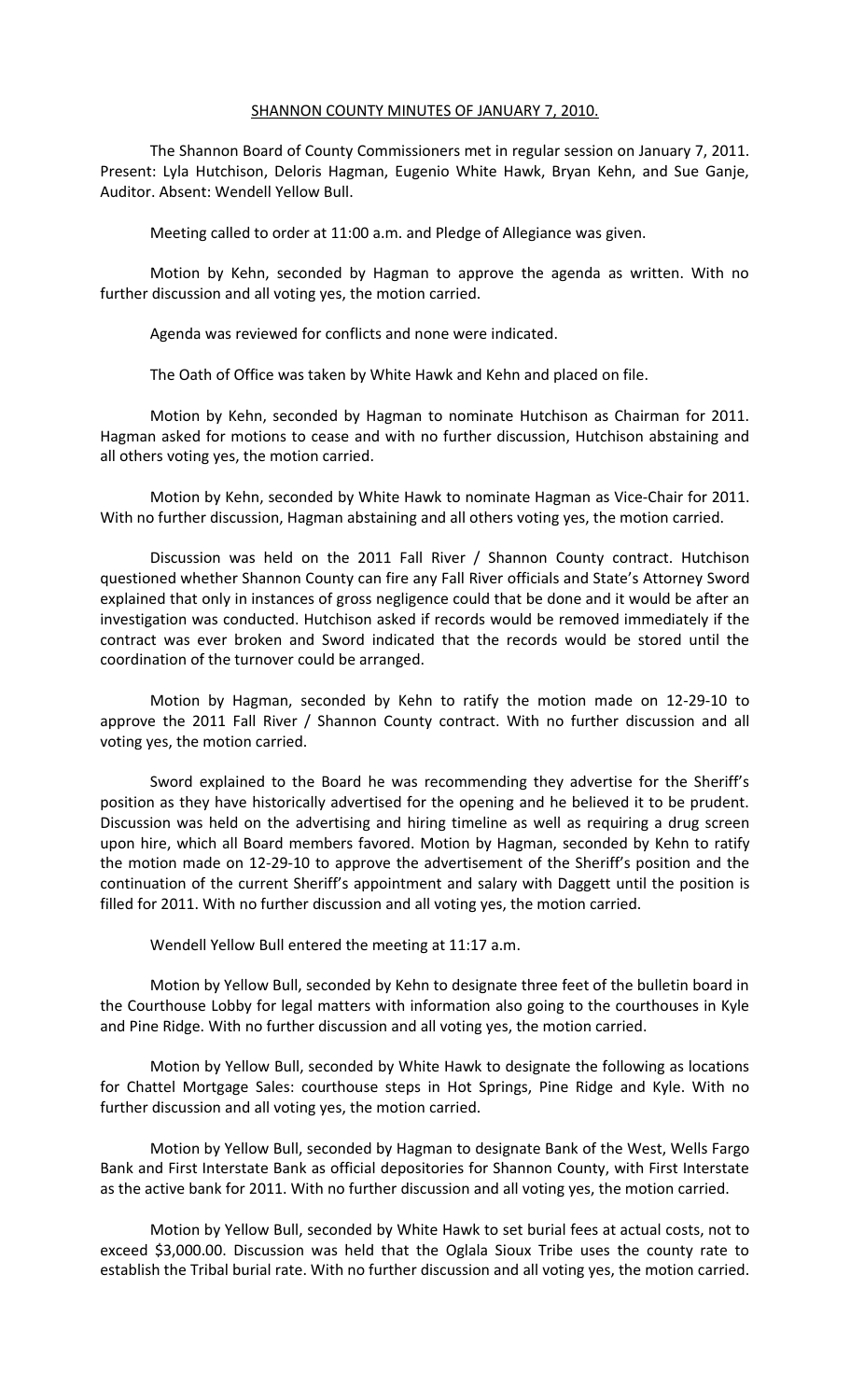Motion by Yellow Bull, seconded by Hagman to set the cost of prisoner care at \$63.00 per day. With no further discussion and all voting yes, the motion carried.

Motion by Yellow Bull, seconded by Hagman to not rehire any employee for a period of one year, if that employee has resigned and withdrawn their Retirement Funds. With no further discussion and all voting yes, the motion carried.

Motion by Yellow Bull, seconded by Kehn to set Commission meetings at Noon on the first Friday of each month. With no further discussion and all voting yes, the motion carried.

Motion by Hagman, seconded by White Hawk to appoint Wendell Yellow Bull as the Commission representative to the Extension Board. With no further discussion and all voting yes, the motion carried.

Motion by Yellow Bull, seconded by Hagman to appoint Kehn as the Commission representative to the Weed Board. With no further discussion and all voting yes, the motion carried.

Motion by Yellow Bull, seconded by White Hawk to approve travel of the County Commissioners and Officials to attend Black Hills Association, Spring Workshop, Convention and Legislative meetings and to obtain travel approval for all other meetings. With no further discussion and all voting yes, the motion carried.

Motion by Hagman, seconded by White Hawk to approve the following Resolution. With no further discussion and all voting yes, the motion carried.

## **SHANNON COUNTY RESOLUTION #2011-01**

WHEREAS, pursuant to SDCL 12-15-11, the Board of County Commissioners at their first meeting shall set a fee for Election Board and the mileage rate;

NOW THEREFORE BE IT RESOLVED, that the Shannon County Board of Commissioners have set the fee for attendance of Election School at \$25.00; and

BE IT FURTHER RESOLVED, that the Shannon Board of County Commissioners set the hourly rate for election boards and absentee boards at \$7.25 per hour and the mileage at thirty seven cents per mile for the delivery and return of election supplies. The Provisional Board will receive a set fee of \$20.00.

Dated this 7th day of January, 2011.

/S/Lyla Hutchison Lyla Hutchison, Chairman ATTEST: Shannon County Board of Commissioners

/S/Sue Ganje Sue Ganje, Shannon County Auditor

The designation of the legal newspaper was discussed at 11:30 a.m. Jackie Giago and staff met with the Board to present information, confirmation of legal requirements and distribution facts for the Native Sun News. Connie Smith met with the Board to present like information for the Lakota Country Times. Discussion was held on the original appointment of the Native Sun News in 2010 and their lack of legal status at that time. Giago stated she believed the Native Sun offered the same coverage as the Lakota Country Times while Smith promoted their award-winning website.

Motion by Hagman, seconded by Kehn to set the Lakota Country Times as the official newspaper for the County for 2011. With Yellow Bull and White Hawk voting no, Kehn and Hagman voting yes, and Hutchison voting yes to break the tie, the motion carried.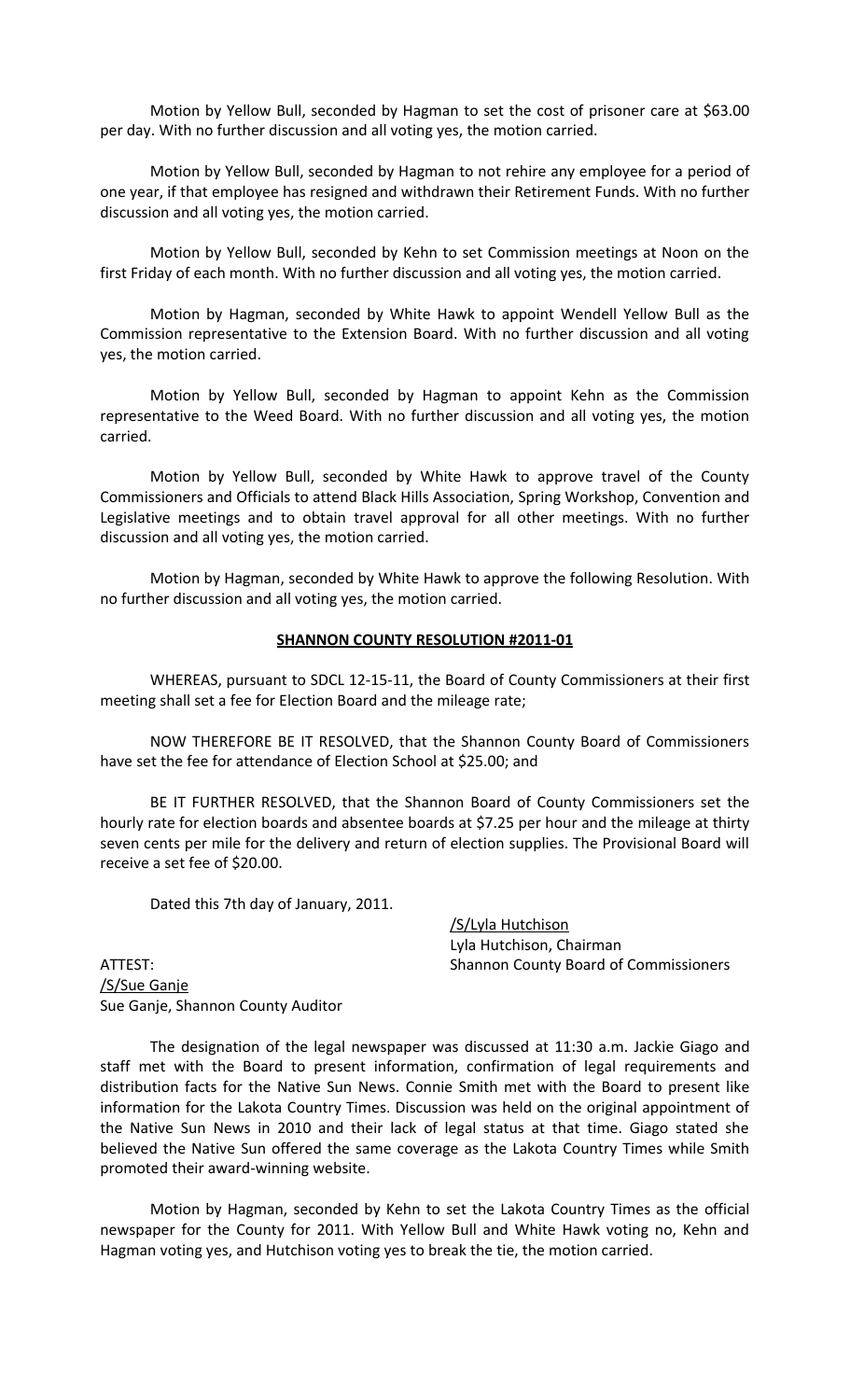Motion by Kehn, seconded by Hagman to amend the motion to specify that both papers be utilized to advertise job openings. With no further discussion and all voting yes, the motion carried.

Motion by Yellow Bull, seconded by White Hawk to approve the following Resolution. With no further discussion and all voting yes, the motion carried.

#### **SHANNON COUNTY RESOLUTION #2011-02**

WHEREAS, the Division of Purchasing and Printing of the State of South Dakota has competitively bid state contracts for the purchase of necessary supplies, equipment and materials for state and local governments, and

WHEREAS, the Shannon County Board of Commissioners is authorized to purchase necessary supplies, equipment and materials for its use, and

NOW THEREFORE, BE IT RESOLVED, that the Board of Shannon County Commissioners enter into an agreement with the Division of Purchasing and Printing of the State of South Dakota to purchase equipment, supplies and materials.

Dated this 7th day of January, 2011.

/S/Lyla Hutchison Lyla Hutchison, Chairman ATTEST: Shannon County Board of Commissioners

/S/Sue Ganje Sue Ganje, Shannon County Auditor

Motion by Yellow Bull, seconded by Kehn to approve the following wages for 2011, listed in alphabetical order. With no further discussion and all voting yes, the motion carried.

| Lori Bachand:           | Yearly wage | \$15,500.00 |
|-------------------------|-------------|-------------|
| Lynn Bettelyoun:        | Yearly wage | \$32,774.87 |
| Lynx Bettelyoun:        | Hourly wage | \$13.11     |
| Jim Daggett:            | Yearly wage | \$37,131.50 |
| Melody Engebretson:     | Yearly wage | \$15,500.00 |
| Susan Ganje:            | Yearly wage | \$15,500.00 |
| Terri Halls:            | Yearly wage | \$13,500.00 |
| David Hauck:            | Hourly wage | \$15.00     |
| Archie Hopkins:         | Yearly wage | \$11,838.70 |
| Michele Jensen:         | Yearly wage | \$10,000.00 |
| Randy Marks:            | Hourly wage | \$9.00      |
| Lora Michael:           | Yearly wage | \$5,400.00  |
| Kelli Rhoe:             | Yearly wage | \$6,666.66  |
| <b>Brenda Seegrist:</b> | Yearly wage | \$6,666.66  |
| Patricia Seegrist:      | Yearly wage | \$10,000.00 |
| Roberta Strehlow:       | Yearly wage | \$6,666.66  |
| Jim Sword:              | Yearly wage | \$15,000.00 |
| Kathleen Timmins:       | Yearly wage | \$5,400.00  |
| David White Face:       | Hourly wage | \$9.00      |
| Leon Zimbleman:         | Hourly wage | \$12.00     |
|                         |             |             |

Motion by Hagman, seconded by Yellow Bull to approve the minutes of the December 29, 2010 meeting. With no further discussion and all voting yes, the motion carried.

Motion by Yellow Bull, seconded by White Hawk to set the Weed Board meeting fee at \$25.00 per meeting. With no further discussion and all voting yes, the motion carried.

Motion by Yellow Bull, seconded by White Hawk to set the Extension Board meeting fee at \$25.00 per meeting. With no further discussion and all voting yes, the motion carried.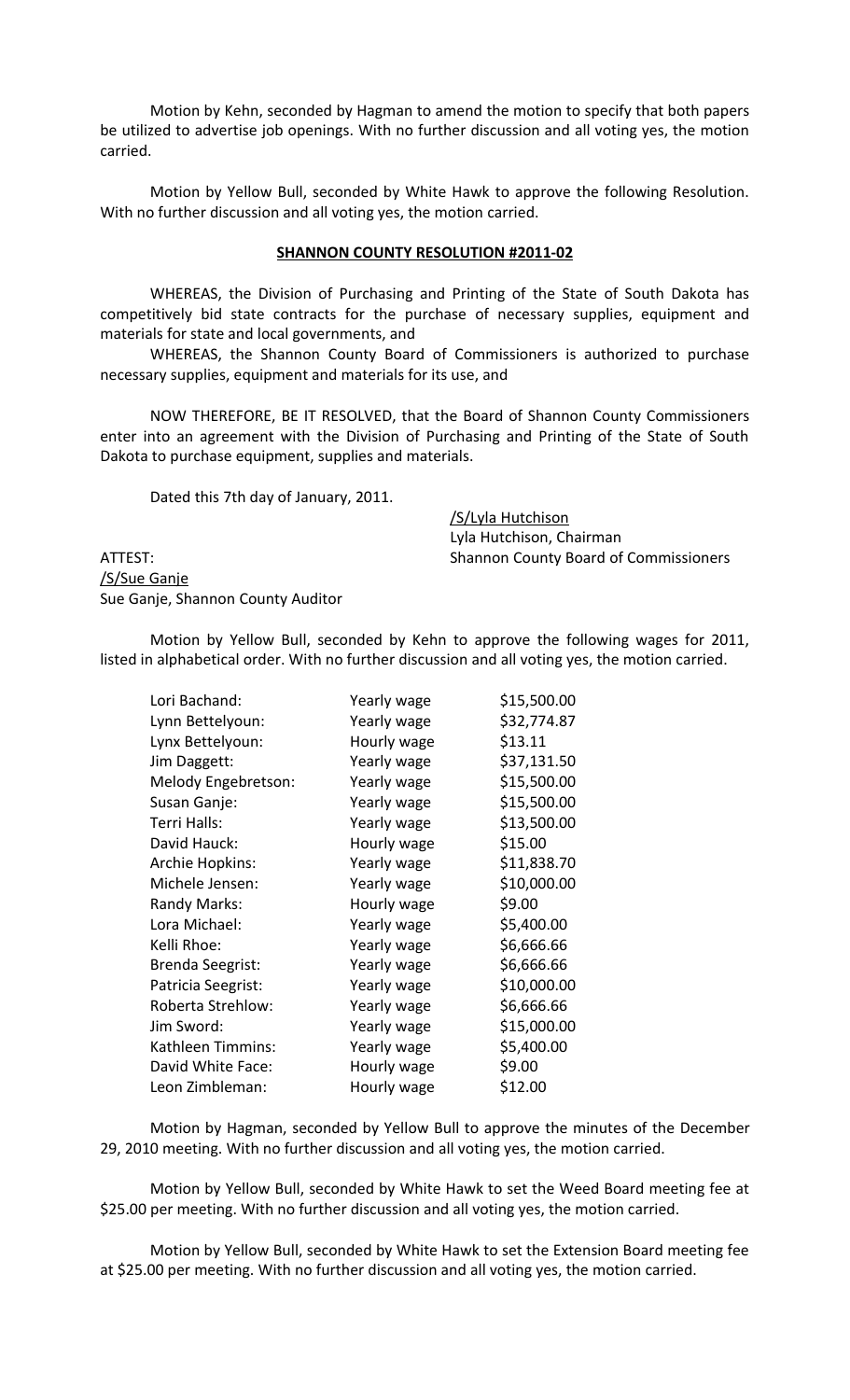Public comment was taken with MC Bauder voicing her appreciation to Fall River County officials for continuing with Shannon County. Jane Colhoff concurred, and reserved the right to speak later.

Highway Superintendent Lynn Bettelyoun met with the Board to update them on removing the tree line on Wounded Knee road and the good results realized with recent snows. Discussion was held on trees and bushes in the Right-of-Way, the manner in which they were removed and the disposition of the wood. Bettelyoun indicated the wood was to be piled and left for free. Hagman and Hutchison asked that landowners be notified when trimming is being done on their property.

Motion by Hagman, seconded by White Hawk to set February 4, 2011 as the date of the hearing on private road work at 11:45 a.m. With no further discussion and all voting yes, the motion carried.

State's Attorney Jim Sword met with the Board to explain the proposed agreement with the OST Department of Transportation for snow removal. The agreement calls for the Shannon County Highway Dept. to provide snow removal services in the Wakpamni housing area and Seymour Young Dog's road, except for paved roads in which motor vehicles are located, in exchange for the OST DOT providing snow removal on Steele Road #3, Slim Buttes Road #8 and Hagman Road #5. Motion by Hagman, seconded by Kehn to approve the snow removal agreement with the Oglala Sioux Tribe Transportation Department. With no further discussion and all voting yes, the motion carried.

John Rittberger, Rittberger Beef and Dairy, met with the Board to request a refund of 2009 taxes in the amount of \$5,010.85. Terri Halls, Director of Equalization, was present to explain the taxation, which was a result of his property being classified as Na-Z for 2009, as per 10-6-33.14, which was due to the amount of consideration listed on the Certificate of Value. Motion by Hagman, seconded by Kehn to approve the refund of \$5,010.85 in taxes to John Rittberger. With no further discussion and all voting yes, the motion carried.

A break was taken at 12:30 p.m.

The meeting resumed at 12:39 p.m.

Sheriff Jim Daggett met with the Board to give his monthly report which included seventeen livestock calls. Daggett indicated a meeting was in order for Commissioners, ranchers and OST Parks and Recreation and OST Public Safety Departments to be held at Prairie Winds to discuss the extensive amount of loose horses and resulting problems. Several commissioners spoke of the complexity of the issue with regard to working with OST officials, the BIA, fencing issues and concerns for public safety. Yellow Bull and Hagman will attend the meeting, with Kehn serving as an alternate. Daggett will notify the Board when the meeting is set.

Daggett requested approval from the Board to appoint five individuals as special Deputies. Yellow Bull asked if any tribal members would be appointed and Daggett asked for recommendations of such from Yellow Bull and White Hawk.

Motion by Hagman, seconded by Kehn to appoint Gene Linehan, Ken Orrock, Ned Westphal, Seth Thompson and Rick Wheeler as special Deputies. With no further discussion and all voting yes, the motion carried.

Allen Schaefer, Department of Legislative Auditor, met to give his exit conference for the 2008-2009 audit.

A request for back-pay for Harry Martinez was brought to the Board; no action was taken.

Motion by Yellow Bull, seconded by Hagman to approve the Auditor's Account with the Treasurer. All voting yes, the motion carried.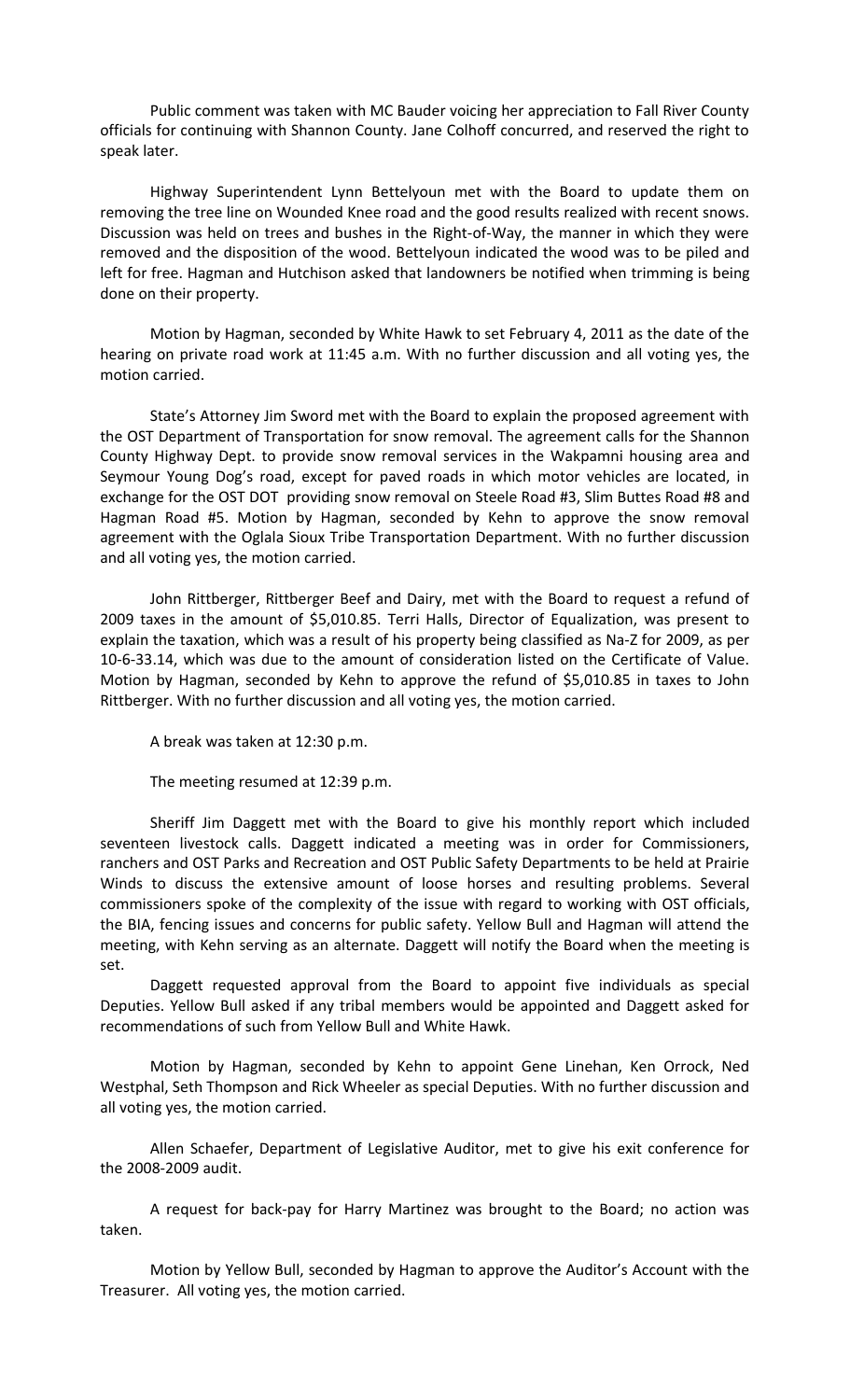# **TO THE HONORABLE BOARD OF SHANNON COUNTY COMMISSIONERS**

I Hereby submit the following report of my examination of the cash and cash items in the hands of the County Treasurer of this County on this 30<sup>th</sup> day of December, 2010.

|                                                              | DATED THIS 30 <sup>th</sup> DAY OF DECEMBER, 2010 |                                                                                                  |                |
|--------------------------------------------------------------|---------------------------------------------------|--------------------------------------------------------------------------------------------------|----------------|
|                                                              |                                                   | <b>TOTAL -</b>                                                                                   | \$477,581.72   |
| JANIS, JENNIFER -                                            | \$90.50                                           | ROSS, WILLIAM -                                                                                  | \$53.00        |
| GOINGS, TANYA L. -                                           | \$71.00                                           | RED CLOUD, JOHN -                                                                                | \$45.90        |
| <b>GARNETT, AQUALYNE -</b>                                   | \$64.00                                           | POURIER, JOEL -                                                                                  | \$349.00       |
| FINGER, LEONARD -                                            | \$376.47, LIC                                     | PARTON, JOY -                                                                                    | \$32.00, LIC   |
| EAGLE BULL, ANNETTE M. -                                     | \$43.00, LIC                                      | ONE FEATHER, DELMAR -                                                                            | \$40.00, LIC   |
| <b>COTTIER, NICHLOS-</b>                                     | \$41.50, LIC                                      | OLD HORSE, JOHN -                                                                                | \$15.00        |
| <b>BURGESS, JEANNE -</b>                                     | \$45.00                                           | MORRISON, NADINE -                                                                               | \$15.00        |
| <b>BROKEN NOSE, LEROY -</b>                                  | \$44.50, LIC                                      | MESTETH, PERRY -                                                                                 | \$63.00        |
| <b>BLETHEN, RENE -</b>                                       | \$48.25, LIC                                      | LONE HILL, TRINA -                                                                               | \$20.70, LIC   |
| <b>BLACK FEATHER, DAVID -</b>                                | \$75.00                                           | LITTLE HAWK, JOLENE -                                                                            | \$32.40, LIC   |
| <b>RETURNED CHECKS:</b>                                      |                                                   |                                                                                                  |                |
| <b>Election Petty Cash:</b>                                  | \$15.00                                           |                                                                                                  |                |
| Sheriff Change fund:                                         | \$200.00                                          |                                                                                                  |                |
| three days:                                                  |                                                   |                                                                                                  |                |
|                                                              |                                                   | Itemized list of all items, checks and drafts which have been in the Treasurer's possession over |                |
| CERTIFICATES OF DEPOSIT-FIRST INTERSTATE BANK, Hot Springs - |                                                   |                                                                                                  | \$250,000.00   |
|                                                              |                                                   | FIRST INTERSTATE BANK, Hot Springs -                                                             | \$205,604.41   |
|                                                              | <b>WELLS FARGO BANK -</b>                         |                                                                                                  | \$1,140.35     |
| <b>MONEY MARKET SAVINGS:</b>                                 | <b>BANK OF THE WEST -</b>                         |                                                                                                  | \$2,268.46     |
|                                                              |                                                   | TOTAL AMT OF CHECKS IN TREASURER'S POSSESSION NOT EXCEEDING THREE DAYS -                         | 2,582.14<br>S. |
| TOTAL AMOUNT OF ACTUAL CASH -                                |                                                   |                                                                                                  | Ś.<br>444.55   |
| TOTAL AMT OF DEPOSIT IN FIRST INTERSTATE BANK, HS -          |                                                   |                                                                                                  | \$8,322.35     |
| TOTAL AMT OF DEPOSIT IN WELLS FARGO BANK -                   |                                                   |                                                                                                  | \$1,391.61     |
| 4,047.63                                                     |                                                   |                                                                                                  |                |
|                                                              | TOTAL AMT OF DEPOSIT IN BANK OF THE WEST -        |                                                                                                  | \$             |

/S/Sue Ganje, Auditor SUE GANJE, COUNTY AUDITOR OF SHANNON COUNTY.

THE ABOVE BALANCE REFLECTS COUNTY MONIES, MONIES HELD IN TRUST, AND MONIES COLLECTED FOR AND TO BE REMITTED TO OTHER ENTITIES: SCHOOLS, TOWNS AND STATE.

Discussion was held on setting a date to compile policies to create a Shannon County Policy Manual. Motion by Yellow Bull, seconded by White Hawk to set January 21, 2011 at 11:00 a.m. to work on the policy manual. With no further discussion and all voting yes, the motion carried.

Motion by Hagman, seconded by Yellow Bull to approve the bills as follows. With no further discussion and all voting yes, the motion carried.

| <b>GENERAL FUND</b>           |                          |                |
|-------------------------------|--------------------------|----------------|
| <b>CLINICAL LABORATORY OF</b> | <b>AUTOPSY</b>           | \$<br>1,646.00 |
| <b>GOLDEN WEST</b>            | <b>TELEPHONE</b>         | \$<br>273.71   |
| HAGMAN, DELORIS               | <b>TRAVEL</b>            | \$<br>35.52    |
| <b>KEHN, BRYAN</b>            | <b>TRAVEL</b>            | \$<br>66.60    |
| LAKOTA COUNTRY TIMES          | <b>PUBLISHING</b>        | \$<br>400.20   |
| PENNINGTON COUNTY AUDITOR     | MI                       | \$<br>41.00    |
| SD ASSN/ASSESSING OFFICER     | <b>DUES</b>              | \$<br>50.00    |
| SHANNON CTY CONSERVATION      | <b>ALLOTMENT</b>         | \$<br>1,500.00 |
| <b>SHANNON COUNTY SHERIFF</b> | <b>PETTY CASH</b>        | \$<br>69.38    |
| SIOUX FUNERAL HOME            | <b>AUTOPSY-TRANSPORT</b> | \$<br>358.00   |
| <b>STATE TREASURER</b>        | MI                       | \$<br>180.00   |
| UNCLE MILT'S ALIGNMENT        | <b>CAR MAINT</b>         | \$<br>158.65   |
| WHITE HAWK, EUGENIO           | <b>TRAVEL</b>            | \$<br>66.60    |
| YANKTON COUNTY TREASURER      | MI                       | 103.75         |